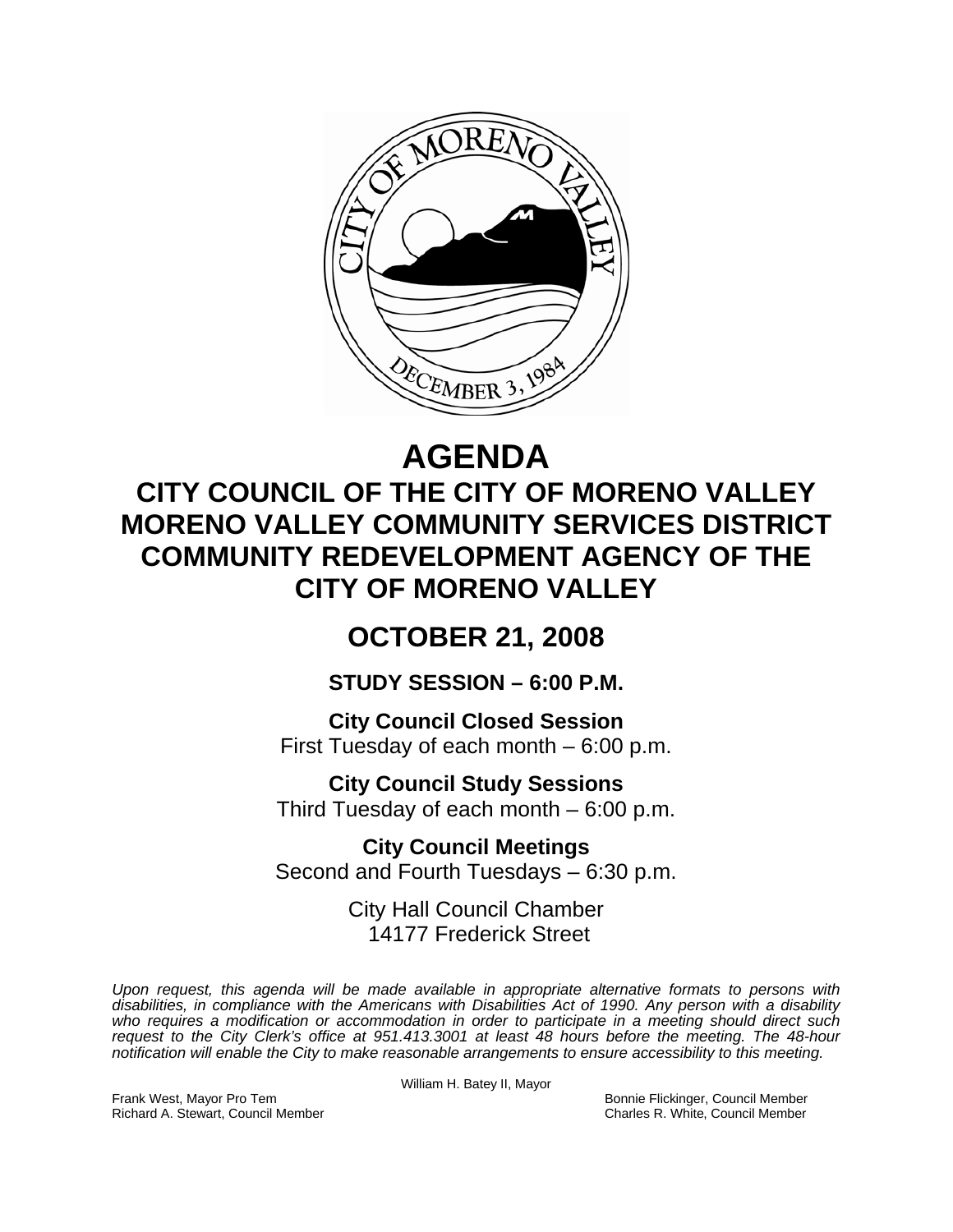#### **AGENDA MORENO VALLEY CITY COUNCIL MORENO VALLEY COMMUNITY SERVICES DISTRICT COMMUNITY REDEVELOPMENT AGENCY OF THE CITY OF MORENO VALLEY STUDY SESSION - 6:00 P.M. OCTOBER 21, 2008**

- **CALL TO ORDER**
- **PLEDGE OF ALLEGIANCE**
- **INVOCATION**
- **ROLL CALL**
- **INTRODUCTIONS**

### • **PUBLIC COMMENTS ON MATTERS UNDER THE JURISDICTION OF THE CITY COUNCIL**

There is a three-minute time limit per person. Please complete and submit a BLUE speaker slip to the City Clerk. All remarks and questions shall be addressed to the presiding officer or to the City Council and not to any individual Council Member, staff member or other person.

- 1. Discussion Regarding Moreno Valley Utility Rates PowerPoint Presentation **(PW/ 15 Min.)**
- 2. Alleys in the Edgemont Area **(Batey/Flickinger/15 Min.)**
- 3. Informational Update on the Paramedic Program PowerPoint Presentation **(Batey/Flickinger/15 Min.)**
- 4. Review of the City Council's Policy on Sponsoring or Co-Sponsoring City Events, Activities, Individual, or Groups **(CMO/15 Min.)** (Continued from 8/26/08 Council Meeting)
- 5. City Council Requests and Communications

(Times shown are only estimates for staff presentation. Items may be deferred by Council if time does not permit full review.)

 $\triangle$  Oral Presentation only – No written material provided

\*Materials related to an item on this Agenda submitted to the City Council/Community Services District/Community Redevelopment Agency after distribution of the agenda packet are available for public inspection in the City Clerk's office at 14177 Frederick Street during normal business hours.